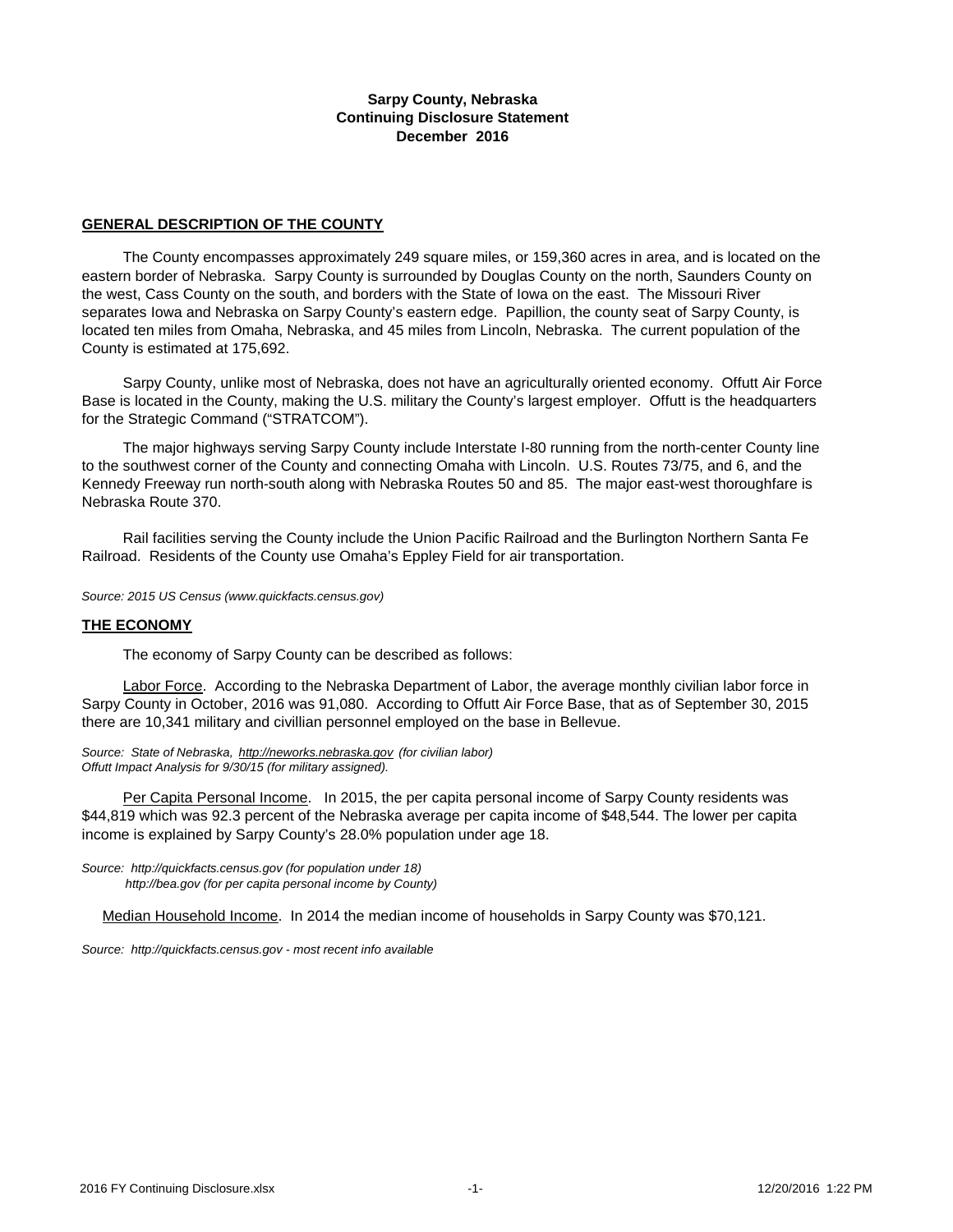### **SALES**

 Net taxable sales (excluding motor vehicles) within the County increased from \$1,566,802,225 in 2014 to \$1,691,615,901 in 2015, representing an 8.0 percent increase over the prior year.

*Source: Nebraska Department of Revenue Research Department*

### **EMPLOYERS**

The twenty largest employers located in the County and the nature of their business are as follows:

| <b>COMPANY</b>                                                | <b>ADDRESS</b>                                                                                | <b>PHONE</b>                | <b>INDUSTRY</b>        |  |  |
|---------------------------------------------------------------|-----------------------------------------------------------------------------------------------|-----------------------------|------------------------|--|--|
| <b>Offutt Air Force Base</b>                                  | 205 Looking Glass Ave. #121<br>Offutt AFB, NE 68113-6000                                      | (402) 294-5533 Government   |                        |  |  |
| PayPal, Inc.                                                  | 12312 Port Grace Blvd.<br>LaVista, NE 68128                                                   | (402)935-2000 Service       |                        |  |  |
| <b>Bellevue Public Schools</b>                                | 1600 Hwy 370<br>Bellevue, NE 68005                                                            | (402)293-4000 Education     |                        |  |  |
| <b>Bellevue University</b>                                    | 1000 Galvin Road S.<br>Bellevue, NE 68005                                                     | (402) 293-2031 Education    |                        |  |  |
| Wal-Mart Stores & Sams Club<br>(Bellevue, Gretna & Papillion) | 10504 S. 15th Street<br>Bellevue, NE 68005                                                    | (402) 292-0156 Retail       |                        |  |  |
|                                                               | 8525 & 9851 S 71st Plaza<br>Papillion, NE 68046<br>11350 Wickersham Blvd.<br>Gretna, NE 68028 | (402) 597-8977              |                        |  |  |
| <b>Werner Enterprises</b>                                     | 14507 Frontier Road<br>Omaha, NE 68145                                                        | (402) 895-6640 Trucking     |                        |  |  |
| <b>Oriental Trading Company</b>                               | 4206 South 108th Street<br>Omaha, EN 68137                                                    | (402)829-4418 Warehouse/    | <b>Distribution</b>    |  |  |
| Papillion-LaVista Schools                                     | 420 S. Washington Street<br>Papillion, NE 68046                                               | (402)537-6200 Education     |                        |  |  |
| InfoGroup Compilation<br>Center                               | 1020 East First Street<br>Papillion, NE 68046                                                 | (402)593-4616 Service       |                        |  |  |
| <b>Hillcrest Health Systems</b>                               | 1702 Hillcrest Drive<br>Bellevue, NE 6005                                                     | (402) 682-4206 Healthcare   |                        |  |  |
| <b>Sarpy County Government</b>                                | 1210 Golden Gate Dr.<br>Papillion, NE 68046                                                   | (402) 593-2346 Government   |                        |  |  |
| <b>Ehrling Bergquist Clinic</b>                               | 2501 Capehart Road<br>Offutt AFB, NE 68113                                                    | (402) 294-9008 Military     | Healthcare             |  |  |
| <b>CHI Health Midlands</b><br>Hospital                        | 11111 South 84th Street<br>Papilion, NE 68046                                                 | (402) 593-3000 Healthcare   |                        |  |  |
| Northrup Grumman                                              | 3200 Sampson Way<br>Bellevue, NE 68005                                                        | (402)291-8300 Service       |                        |  |  |
| Gretna Public Schools                                         | 11717 S. 216th Street<br>Gretna, NE 68028                                                     | (402)332-3265 Education     |                        |  |  |
| Securities America, Inc.                                      | 12325 Port Grace Blvd.<br>LaVista, NE 68128                                                   | (402)339-9111 Financial     |                        |  |  |
| Nebraska Medicine-Bellevue                                    | 2500 Bellevue Med Ctr Dr<br>Bellevue, NE 68123                                                | (402)763-3711 Healthcare    |                        |  |  |
| Streck, Inc.                                                  | 7002 South 109th Street<br>LaVista, NE 68128                                                  | (402)333-1982 Manufacturing |                        |  |  |
| Thrasher, Inc.                                                | 12230 Cary Circle<br>LaVista, NE 68128                                                        | (888) 533-9391              | Masonry<br>Contractors |  |  |
| Rotella's Italian Bakery                                      | 6949 S. 108th Street<br>LaVista, NE 68128                                                     | (402)592-6600 Other Grocery | & Related              |  |  |

*Source: Select Greater Omaha*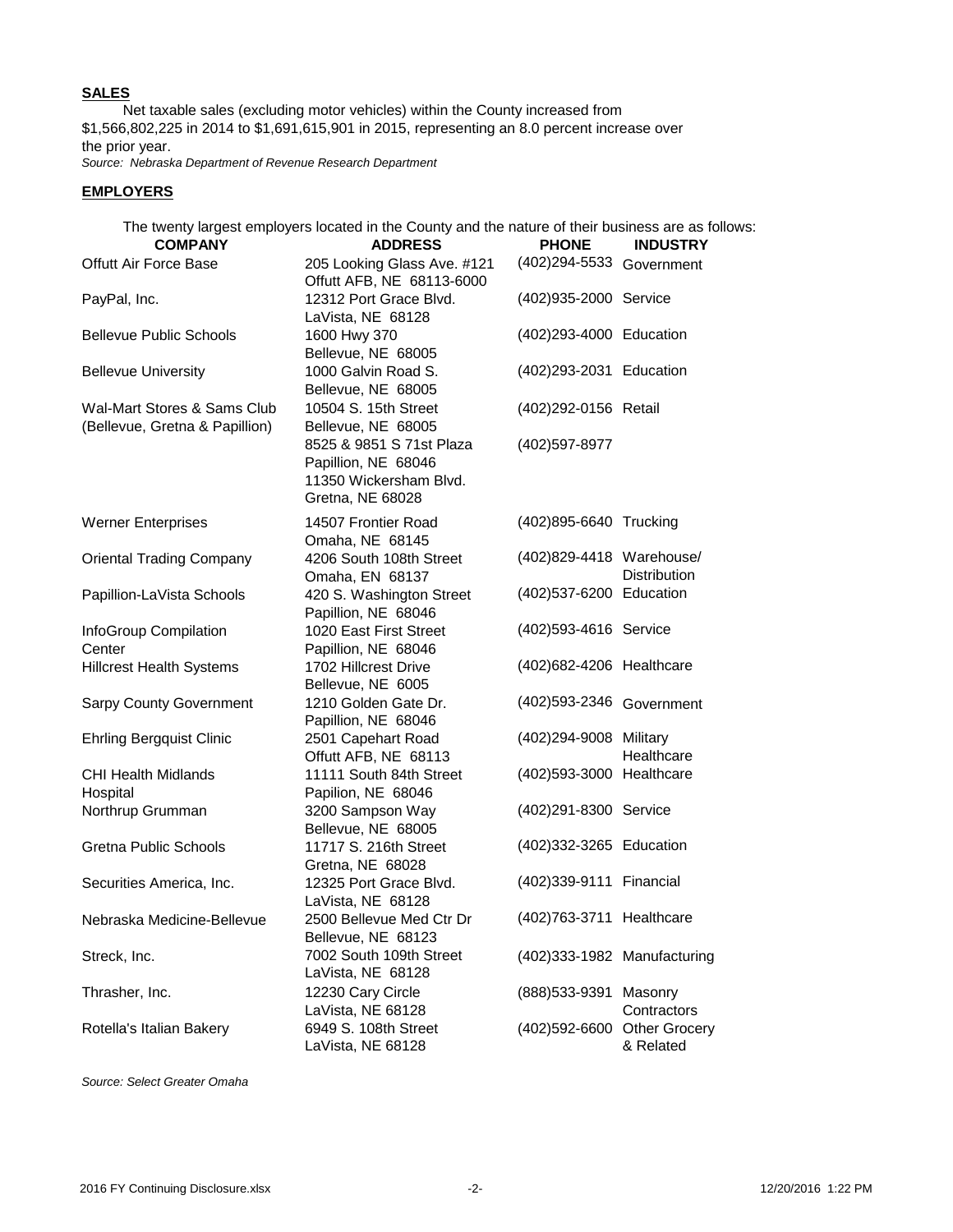## **20 LARGEST TAXPAYERS**

 The largest taxpayers located in the County, the actual taxes of their property and the type of their business include the following:

| <b>BUSINESS NAME</b>                      |    | 2016 Taxes              | <b>NATURE OF BUSINESS</b>              |
|-------------------------------------------|----|-------------------------|----------------------------------------|
| Shadow Lake Towne Center LLC              |    |                         | \$ 2,146,253.00 Retail Businesses      |
| Nebraska Crossing LLC                     |    |                         | \$1,497,749.00 Retail Business         |
| JQH LaVista Conference/CY Dev/III Dev     | S. |                         | 1,369,666.00 Conference Center & Hotel |
| Offutt AFB America                        | \$ |                         | 1,157,914.00 Base Housing              |
| Walmart Real Estate/Stores/Business Trust | \$ |                         | 1,149,127.00 Retail Business           |
| <b>Edward Rose Development</b>            | \$ |                         | 793,671.00 Apartments                  |
| PayPal                                    | \$ |                         | 772,398.00 Commercial Business         |
| <b>Werner Enterprises</b>                 | \$ |                         | 759,333.00 Trucking Company            |
| <b>Harrison Hills Apartments</b>          | \$ |                         | 714,608.00 Apartments                  |
| MFR Partners IX/XVI LLC                   | \$ |                         | 654,765.00 Apartments                  |
| Toys NE QRD 15-74 Inc.                    | \$ | 577,448.00 Distribution |                                        |
| Market Place Apartment                    | \$ |                         | 563,934.00 Apartments                  |
| Green Pointe LLC                          | \$ |                         | 550,844.00 Apartments                  |
| <b>Hillcrest Development</b>              | \$ |                         | 512,055.00 Healthcare & Apartments     |
| Wells Exchange-Maass Rd/Samson Way        | \$ |                         | 477,559.00 Foreign LLC                 |
| <b>SAC Federal Credit Union</b>           | \$ |                         | 469,590.00 Credit Union                |
| Ireit Papillion                           | \$ |                         | 466,288.00 Retail Businesses           |
| <b>Rock Creek Apartments</b>              | \$ |                         | 461,741.00 Apartments                  |
| Ryan Family Partnership LTD               | \$ |                         | 444,408.00 Commercial Development      |
| <b>NS OVLK LLC</b>                        | \$ |                         | 442,982.00 Apartments                  |

\*Totals based on names on file.

*Source: Sarpy County Treasurer's Office.*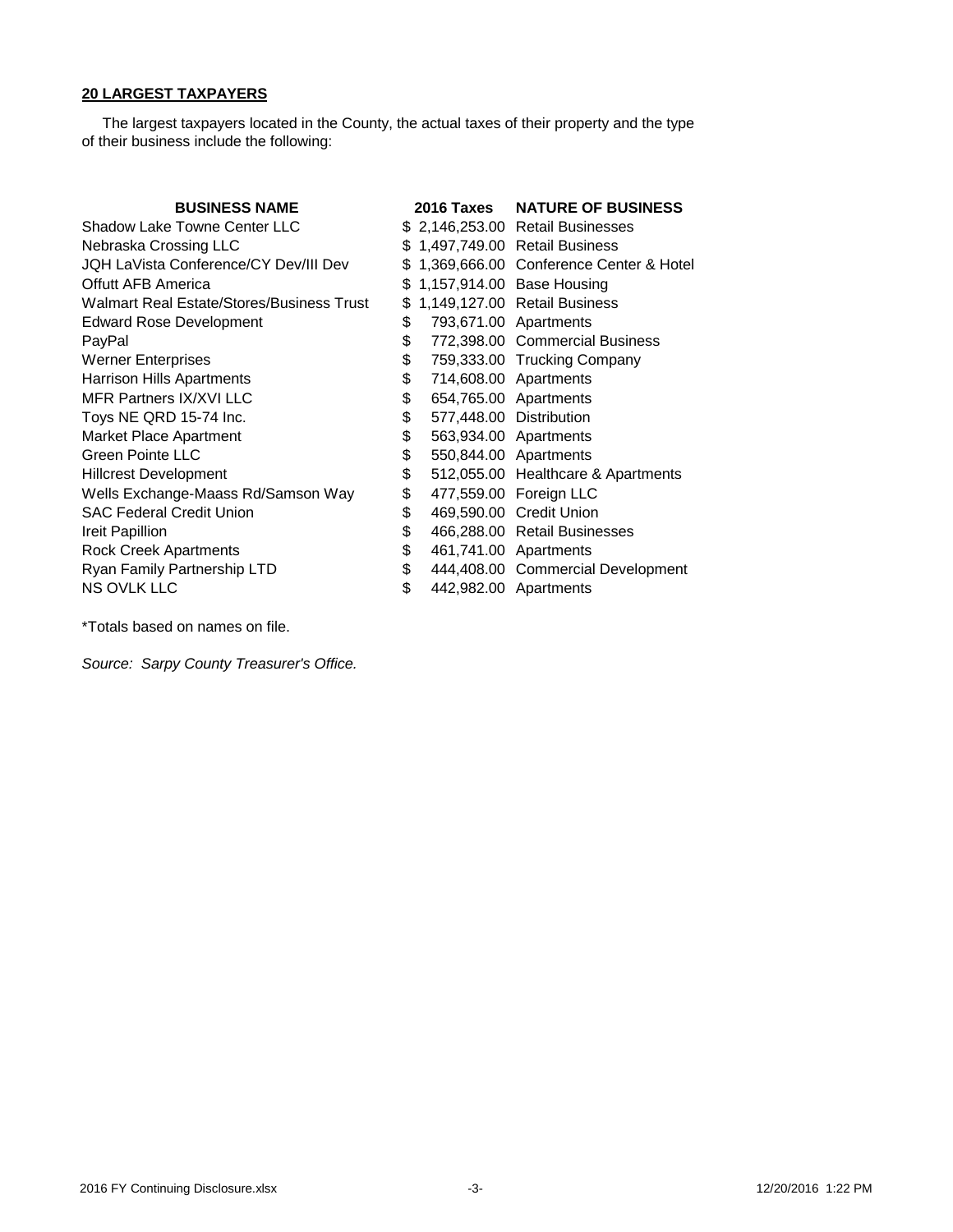### **INDEBTEDNESS**

 The County by law may assess taxes in an amount not to exceed \$0.50 per \$100 of actual valuation without an approving vote of the citizens of the County. The County's total tax levy for fiscal year 2016-2017 is 29.690 cents per \$100 of actual valuation.

#### **LIMITED TAX BUILDING BONDS, SERIES 2007 (Courthouse Addition)**

 The County issued \$7,000,000 Limited Tax Building Bonds dated February 6, 2007 to finance the construction of a Courthouse Administrative Addition. Refunding bonds were issued on August 18, 2011 in the amount of \$4,165,000. These bonds were paid off in December, 2016.

#### **LIMITED TAX BUILDING BONDS, SERIES 2008 (Courthouse Remodel)**

 The County issued \$5,700,000 Limited Tax Building Bonds dated June 5, 2008 to finance the remodel of the existing Courthouse. Refunding bonds were issued on October 22, 2013 in the amount of \$2,900,000, of which \$1,265,000 remain outstanding.

#### **LIMITED TAX BUILDING BONDS, SERIES 2009 (Law Enforcement Center)**

 The County issued \$7,790,000 Limited Tax Building Bonds dated December 8, 2009 to finance the construction of a Law Enforcement Center. Refunding bonds were issued April 15, 2014 in the amount of \$5,090,000 of which \$2,545,000 remain outstanding.

### **LEASE PURCHASE CERTIFICATES OF PARTATION, SERIES 2016 (Communications Project)**

 The County issued \$8,165,000 Certificates of Participation dated September 1, 2016 to finance towers, building, equipment and associated costs for the E911 radio upgrade project, of which \$8,165,000 remain outstanding.

### **SARPY COUNTY LEASING CORPORATION LEASE RENTAL REVENUE BONDS (OMAHA ROYALS STADIUM PROJECT) (DEBT ISSUED BY SARPY COUNTY LEASING CORPORATION)**

The Sarpy County Leasing Corporation issued bonds dated October 15, 2009 in the aggregate principal amount of \$18,985,000 to pay the costs of acquiring, constructing, equipping and furnishing a baseball stadium owned by Sarpy County and leased to Omaha Royals Limited Partnership for use by the Omaha Royals Baseball Team. The aggregate principal amount consists of the following:

 **Series 2009A** Bonds \$4,195,000 of which \$2,480,000 remain outstanding. **Taxable Series 2009B** (Build America Bonds) \$9,290,000 of which \$9,290,000 remain outstanding. **Taxable Series 2009C** \$5,500,000 of which \$4,155,000 remain outstanding.

 **Series 2010** (Recovery Zone Facility Bonds) issued November 23, 2010 for \$8,070,000 of which \$7,770,000 remain outstanding.

*Source: Bond Debt Service Schedules*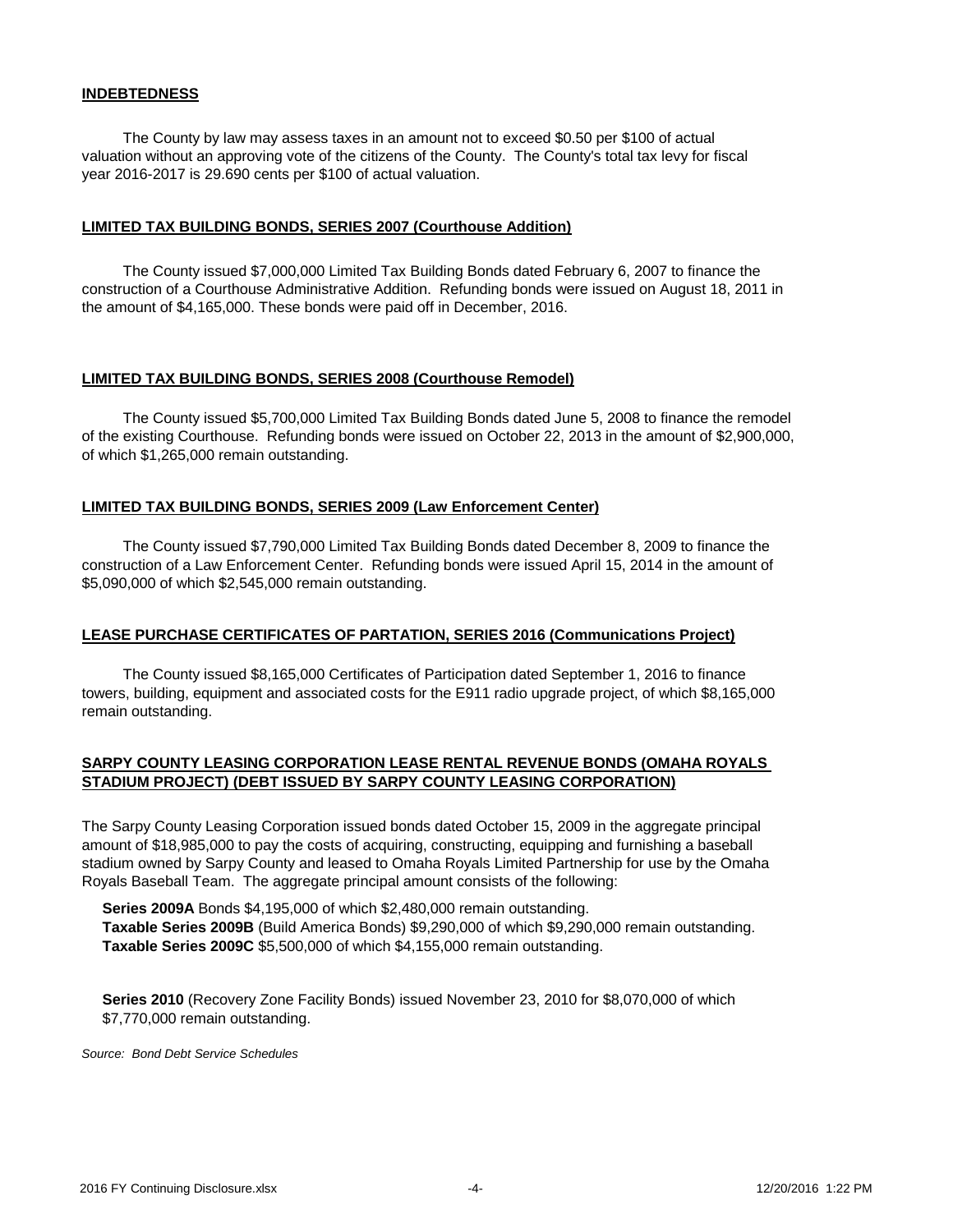# **ACTUAL VALUE OF TAXABLE PROPERTY**

| Tax Year |    | <b>Actual Valuation</b> | <b>Percentage of Increase</b> |  |  |  |  |
|----------|----|-------------------------|-------------------------------|--|--|--|--|
| 1983     | \$ | 1,378,048,877.00        |                               |  |  |  |  |
| 1984     | \$ | 1,452,664,322.00        | 5.41%                         |  |  |  |  |
| 1985     | \$ | 1,659,597,825.00        | 14.25%                        |  |  |  |  |
| 1986     | \$ | 1,821,239,246.00        | 9.74%                         |  |  |  |  |
| 1987     | \$ | 1,980,359,313.00        | 8.74%                         |  |  |  |  |
| 1988     | \$ | 2,062,854,196.00        | 4.17%                         |  |  |  |  |
| 1989     | \$ | 2,261,355,091.00        | 9.62%                         |  |  |  |  |
| 1990     | \$ | 2,349,891,617.00        | 3.92%                         |  |  |  |  |
| 1991     | \$ | 2,431,061,220.00        | 3.45%                         |  |  |  |  |
| 1992     | \$ | 2,561,062,677.00        | 5.35%                         |  |  |  |  |
| 1993     | \$ | 2,650,331,593.00        | 3.49%                         |  |  |  |  |
| 1994     | \$ | 2,891,557,806.00        | 9.10%                         |  |  |  |  |
| 1995     | \$ | 3,141,831,468.00        | 8.66%                         |  |  |  |  |
| 1996     | \$ | 3,526,624,681.00        | 12.25%                        |  |  |  |  |
| 1997*    | \$ | 3,489,589,938.00        | $-1.05%$                      |  |  |  |  |
| 1998     | \$ | 3,929,398,249.00        | 12.60%                        |  |  |  |  |
| 1999     | \$ | 4,315,965,022.00        | 9.84%                         |  |  |  |  |
| 2000     | \$ | 5,073,481,790.00        | 17.55%                        |  |  |  |  |
| 2001     | \$ | 5,693,368,879.00        | 12.22%                        |  |  |  |  |
| 2002     | \$ | 6,211,567,033.00        | 9.10%                         |  |  |  |  |
| 2003     | \$ | 6,693,775,606.00        | 7.76%                         |  |  |  |  |
| 2004     | \$ | 7,262,349,503.00        | 8.49%                         |  |  |  |  |
| 2005     | \$ | 8,105,260,699.00        | 11.61%                        |  |  |  |  |
| 2006     | \$ | 9,053,018,756.00        | 11.69%                        |  |  |  |  |
| 2007     | \$ | 9,969,144,239.00        | 10.12%                        |  |  |  |  |
| 2008     | \$ | 10,716,813,121.00       | 7.50%                         |  |  |  |  |
| 2009     | \$ | 10,977,324,419.00       | 2.43%                         |  |  |  |  |
| 2010     | \$ | 11,076,469,531.00       | 0.90%                         |  |  |  |  |
| 2011     | Φ  | 11,197,886,358.00       | 1.10%                         |  |  |  |  |
| 2012     | \$ | 11,451,696,861.00       | 2.30%                         |  |  |  |  |
| 2013     | \$ | 11,599,879,360.00       | 1.30%                         |  |  |  |  |
| 2014     | \$ | 11,995,964,919.00       | 3.40%                         |  |  |  |  |
| 2015     | \$ | 12,785,158,397.00       | 6.58%                         |  |  |  |  |
| 2016     | \$ | 13,565,438,185.00       | 6.10%                         |  |  |  |  |

\*Reduction is due to legislation excluding motor vehicles from tax base. The value of real and personal property actually increased by approximately \$341,000,000.

*Source: Sarpy County Assessor*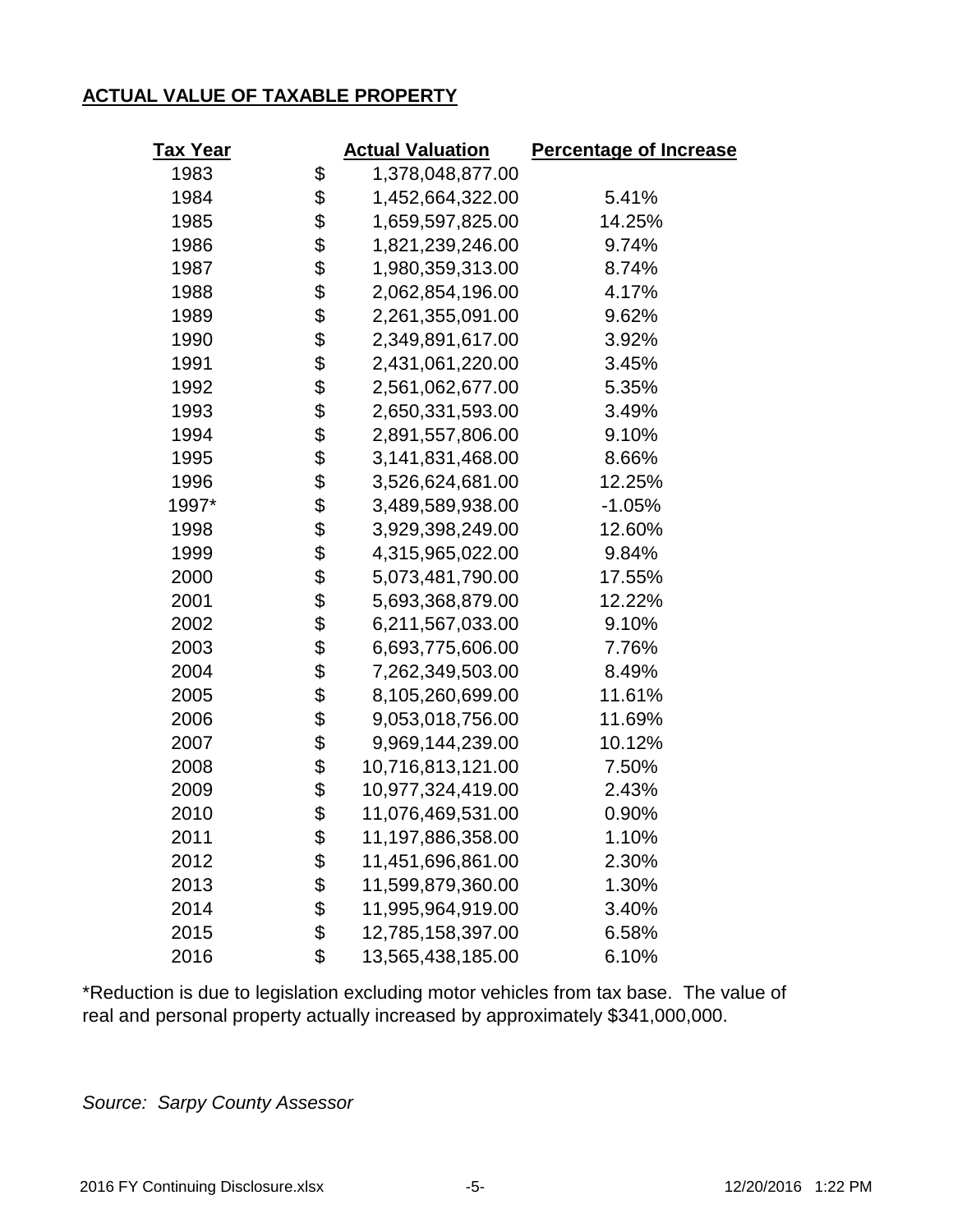# **TAX LEVIES AND COLLECTIONS**

|                                                                       |                 | 2013        |                           | 2014        | 2015                     |                |  |  |  |  |  |  |  |
|-----------------------------------------------------------------------|-----------------|-------------|---------------------------|-------------|--------------------------|----------------|--|--|--|--|--|--|--|
| TAX CERTIFIED BY THE ASSESSOR-INCLUDING INTEREST & PUBLICATION FEES:  |                 |             |                           |             |                          |                |  |  |  |  |  |  |  |
| <b>Real Estate</b>                                                    | \$              | 240,968,062 | \$                        | 253,248,696 | \$                       | 268,002,335    |  |  |  |  |  |  |  |
| Personal                                                              | \$              | 6,363,294   | $\boldsymbol{\mathsf{S}}$ | 6,545,072   | \$                       | 6,942,167      |  |  |  |  |  |  |  |
| <b>Centrally Assessed</b>                                             | $\frac{1}{2}$   | 1,265,916   | $\frac{1}{2}$             | 1,349,312   | $\frac{1}{2}$            | 1,515,907      |  |  |  |  |  |  |  |
|                                                                       | $\mathfrak{P}$  | 248,597,272 | $\mathbb{S}$              | 261,143,080 | $\mathbb{S}$             | 276,460,409    |  |  |  |  |  |  |  |
| NET TAX COLLECTED BY THE COUNTY-INCLUDING INTEREST & PUBLICATION FEES |                 |             |                           |             |                          |                |  |  |  |  |  |  |  |
| TREASURER AS OF JUNE 30, 2016:                                        |                 |             |                           |             |                          |                |  |  |  |  |  |  |  |
| <b>Real Estate</b>                                                    | \$              | 240,917,110 | \$                        | 253,178,092 | \$                       | 149,211,407    |  |  |  |  |  |  |  |
| Personal                                                              | \$              | 6,345,309   | $\frac{1}{2}$             | 6,486,101   | \$                       | 4,616,397      |  |  |  |  |  |  |  |
| <b>Centrally Assessed</b>                                             | $\frac{\$}{}$   | 1,265,916   | $\frac{1}{2}$             | 1,349,312   | \$                       | 854,783        |  |  |  |  |  |  |  |
|                                                                       | \$              | 248,528,335 | $\mathbb{S}$              | 261,013,505 | $\mathbb{S}$             | 154,682,587    |  |  |  |  |  |  |  |
| TOTAL UNCOLLECTED TAX<br>AS OF JUNE 30, 2016                          |                 |             |                           |             |                          |                |  |  |  |  |  |  |  |
| <b>Real Estate</b>                                                    | \$              | 50,952.00   | \$                        | 70,604.00   | \$                       | 118,790,928.00 |  |  |  |  |  |  |  |
| Personal                                                              |                 | 17,985.00   | $\frac{1}{2}$             | 58,971.00   | \$                       | 2,325,770.00   |  |  |  |  |  |  |  |
| <b>Centrally Assessed</b>                                             | \$              |             | \$                        |             | \$                       | 661,124.00     |  |  |  |  |  |  |  |
|                                                                       | $\overline{\$}$ | 68,937.00   | $\overline{\mathcal{S}}$  | 129,575.00  | $\overline{\mathcal{S}}$ | 121,777,822.00 |  |  |  |  |  |  |  |
| Percentage                                                            |                 | 0.03%       |                           | 0.05%       |                          | 44.05%         |  |  |  |  |  |  |  |

*Source: Unaudited Financial Statements*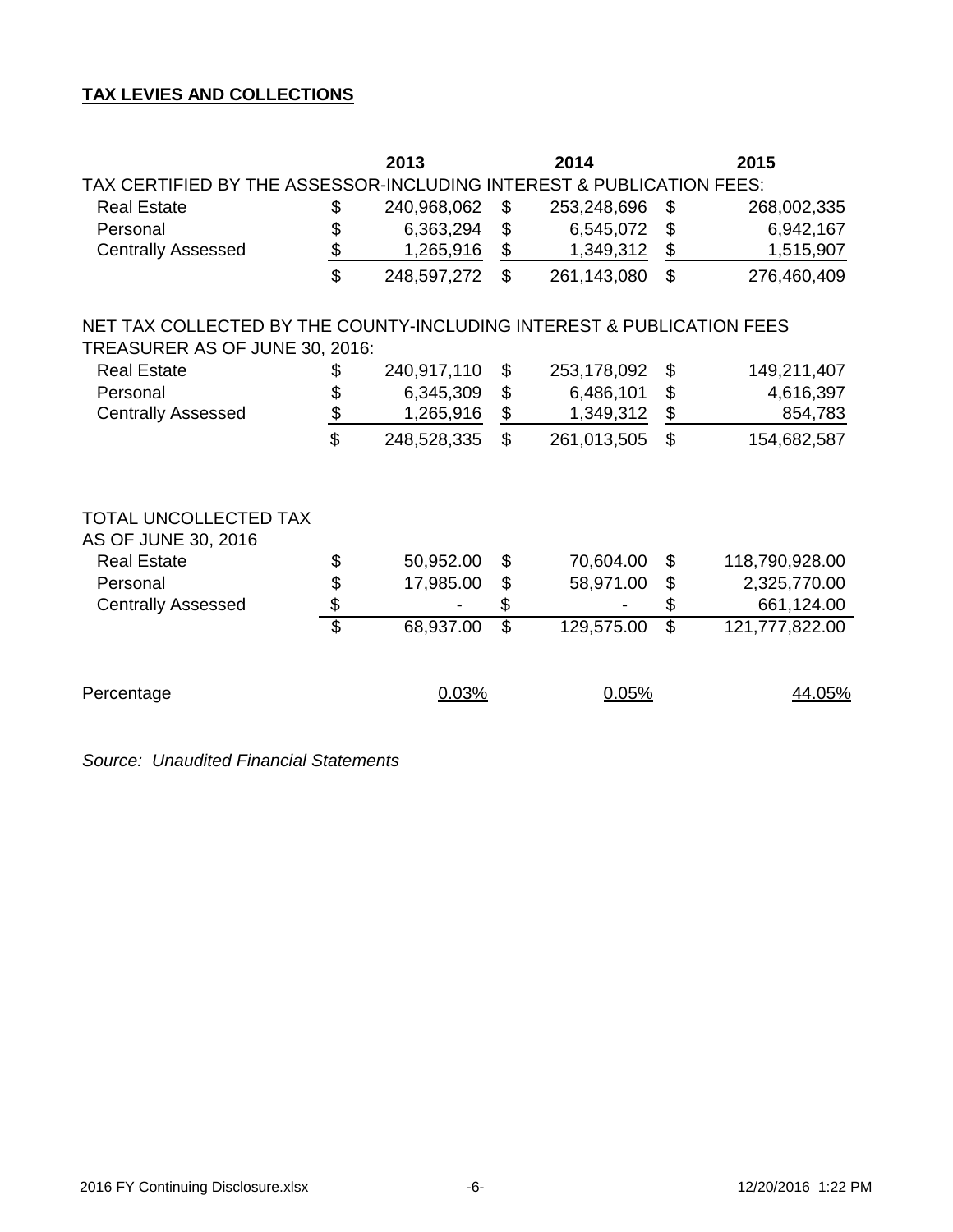# **HISTORY OF COUNTY TAX LEVIES(CENTS PER \$100 OF ASSESSED VALUATION)**

| Year | Amount | Year | Amount |
|------|--------|------|--------|
| 1985 | 38.893 | 2002 | 29.990 |
| 1986 | 45.345 | 2003 | 29.990 |
| 1987 | 45.259 | 2004 | 29.990 |
| 1988 | 45.293 | 2005 | 29.990 |
| 1989 | 44.925 | 2006 | 29.990 |
| 1990 | 44.946 | 2007 | 29.990 |
| 1991 | 44.923 | 2008 | 29.990 |
| 1992 | 43.891 | 2009 | 29.990 |
| 1993 | 43.643 | 2010 | 29.990 |
| 1994 | 40.517 | 2011 | 29.990 |
| 1995 | 40.719 | 2012 | 29.990 |
| 1996 | 36.730 | 2013 | 29.990 |
| 1997 | 34.612 | 2013 | 29.990 |
| 1998 | 34.052 | 2014 | 29.990 |
| 1999 | 30.932 | 2015 | 29.690 |
| 2000 | 29.008 | 2016 | 29.690 |
| 2001 | 29.008 |      |        |

*Source: The County*

## **SARPY COUNTY POPULATION (1970-2015)**

| April 1, 1970 (census)     | 66,200  | October 24, 2002 (estimate) | 125,836 |
|----------------------------|---------|-----------------------------|---------|
| April 1, 1980 (census)     | 86,015  | July 2003 (estimate)        | 132,476 |
| July 1, 1982 (estimate)    | 91,359  | July 2004 (estimate)        | 135,973 |
| July 1, 1984 (estimate)    | 93,589  | July 2005 (estimate)        | 139,371 |
| July 1, 1986 (estimate)    | 95,600  | July 2006 (estimate)        | 142,637 |
| July 1, 1988 (estimate)    | 98,500  | July 2007 (estimate)        | 146,756 |
| July 1, 1990 (estimate)    | 102,582 | July 2008 (estimate)        | 150,467 |
| July 1, 1991 (estimate)    | 105,012 | July 2009 (estimate)        | 153,504 |
| July 1, 1993 (estimate)    | 108,000 | July 2010 (Census)          | 158,840 |
| July 1, 1994 (estimate)    | 109,000 | July 2011 (estimate)        | 162,561 |
| July 1, 1995 (estimate)    | 112,000 | July 2012 (estimate)        | 165,853 |
| July 1, 1996 (estimate)    | 116,271 | July 2013 (estimate)        | 169,331 |
| January 1, 1998 (estimate) | 120,329 | July 2014 (estimate)        | 172,193 |
| February, 1999 (estimate)  | 122,495 | July 2015 (estimate)        | 175,692 |
| July 1, 2000 (census)      | 122,595 |                             |         |
| Source: U.S. Census        |         |                             |         |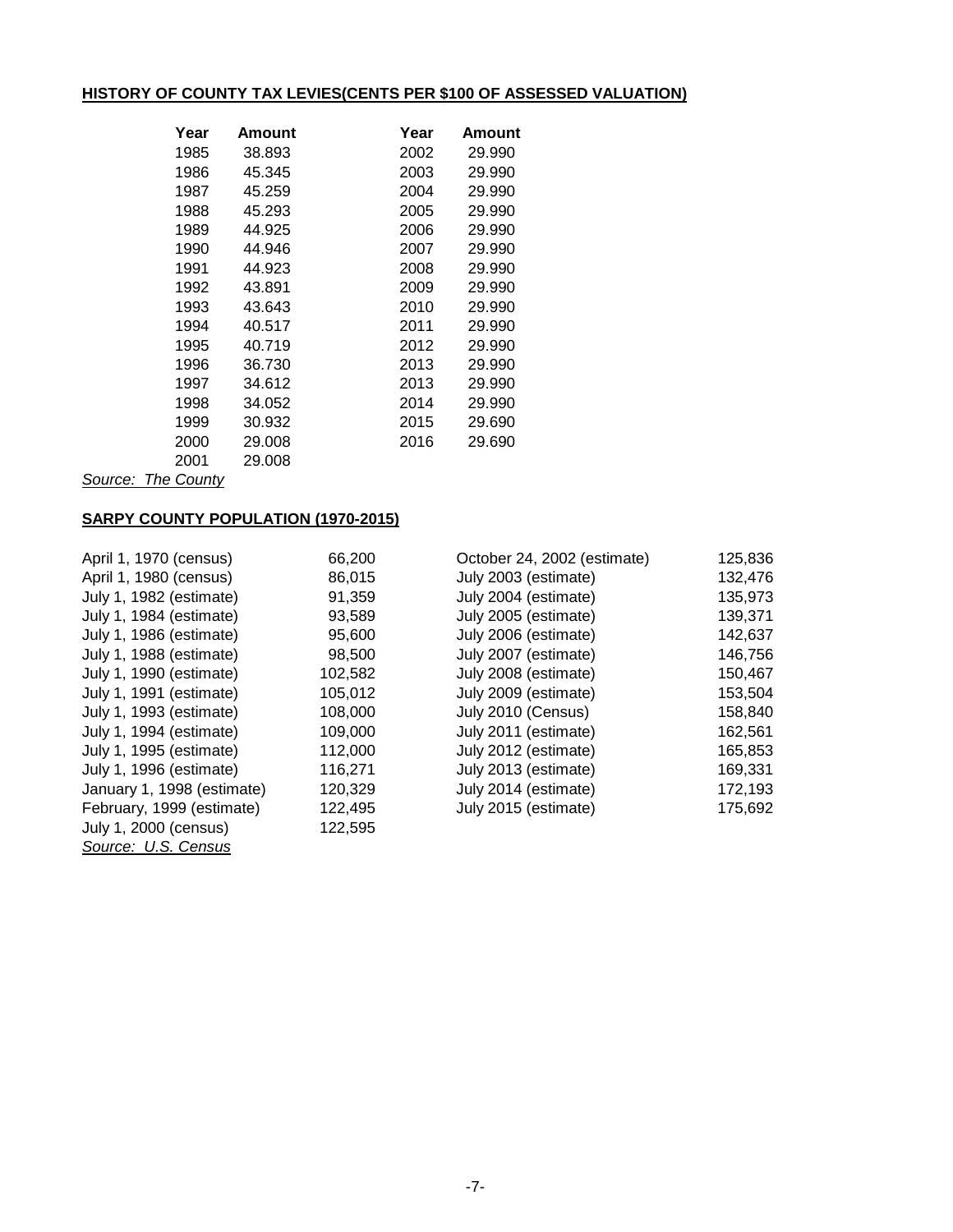## **SARPY COUNTY BUILDING PERMITS\***

|      |         | <b>Single Family</b> |            | <b>Multi Family</b> |                  |
|------|---------|----------------------|------------|---------------------|------------------|
| Year | Permits |                      | Value      | Permits             | Value            |
| 1990 | 509     | \$                   | 25,290,087 | 16                  | \$<br>3,742,470  |
| 1991 | 677     | \$                   | 37,758,340 | 7                   | \$<br>1,640,950  |
| 1992 | 536     | \$                   | 39,713,646 | 15                  | \$<br>2,656,241  |
| 1993 | 236     | \$                   | 16,568,130 | 0                   | \$               |
| 1994 | 264     | \$                   | 20,137,242 | 1                   | \$<br>1,288,160  |
| 1995 | 232     | \$                   | 18,020,733 |                     | \$<br>726,600    |
| 1996 | 285     | \$                   | 24,679,195 |                     | \$<br>799,575    |
| 1997 | 292     | \$                   | 24,751,428 | 0                   | \$               |
| 1998 | 342     | \$                   | 27,271,098 | 5                   | \$<br>6,720,000  |
| 1999 | 341     | \$                   | 30,254,924 | 4                   | \$<br>4,815,220  |
| 2000 | 258     | \$                   | 26,190,175 | 10                  | \$<br>14,040,000 |
| 2001 | 281     | \$                   | 28,562,177 | 0                   | \$               |
| 2002 | 340     | \$                   | 35,253,309 | 0                   | \$               |
| 2003 | 467     | \$                   | 49,115,417 | 2                   | \$<br>460,880    |
| 2004 | 696     | \$                   | 71,447,719 | 0                   | \$               |
| 2005 | 685     | \$                   | 72,518,595 | 0                   | \$               |
| 2006 | 689     | \$                   | 75,054,119 | 1                   | \$<br>1,080,000  |
| 2007 | 400     | \$                   | 48,871,958 |                     | \$<br>1,000,000  |
| 2008 | 359     | \$                   | 58,579,543 |                     | \$<br>1,080,000  |
| 2009 | 216     | \$                   | 43,714,130 |                     | \$<br>1,617,941  |
| 2010 | 78      | \$                   | 34,085,230 |                     | \$<br>1,238,465  |
| 2011 | 169     | \$                   | 36,527,462 | 0                   | \$               |
| 2012 | 195     | \$                   | 38,787,474 | 0                   | \$               |
| 2013 | 318     | \$                   | 63,519,462 | 4                   | \$<br>8,232,185  |
| 2014 | 320     | \$                   | 76,495,447 |                     | \$<br>4,535,687  |
| 2015 | 330     | \$                   | 79,457,683 |                     | \$<br>1,966,328  |
| 2016 | 276     | \$                   | 68,739,432 | 0                   | \$               |

|             | Commercial/Industrial |    |              |      |         |    |            |  |  |  |  |  |
|-------------|-----------------------|----|--------------|------|---------|----|------------|--|--|--|--|--|
| <u>Year</u> | Permits               |    | Value        | Year | Permits |    | Value      |  |  |  |  |  |
| 1990        | 95                    | \$ | 10,813,986   | 2005 | 29      | \$ | 20,637,828 |  |  |  |  |  |
| 1991        | 88                    | \$ | 8,593,578    | 2006 | 25      | \$ | 15,496,200 |  |  |  |  |  |
| 1992        | 45                    | \$ | 16, 152, 792 | 2007 | 20      | \$ | 18,089,880 |  |  |  |  |  |
| 1993        | 14                    | \$ | 10,354,400   | 2008 | 12      | \$ | 13,027,139 |  |  |  |  |  |
| 1994        | 15                    | \$ | 3,009,641    | 2009 | 7       | \$ | 3,061,475  |  |  |  |  |  |
| 1995        | 22                    | \$ | 7,369,264    | 2010 | 4       | \$ | 2,742,806  |  |  |  |  |  |
| 1996        | 17                    | \$ | 8,033,800    | 2011 | 12      | \$ | 1,727,142  |  |  |  |  |  |
| 1997        | 18                    | \$ | 4,588,647    | 2012 | 17      | \$ | 6,540,526  |  |  |  |  |  |
| 1998        | 44                    | \$ | 16,488,396   | 2013 | 33      | \$ | 3,354,267  |  |  |  |  |  |
| 1999        | 24                    | \$ | 18,374,200   | 2014 | 9       | \$ | 23,277,076 |  |  |  |  |  |
| 2000        | 12                    | \$ | 18,421,674   | 2015 | 28      | \$ | 36,792,946 |  |  |  |  |  |
| 2001        | 20                    | \$ | 15,780,009   | 2016 | 52      | \$ | 33,244,920 |  |  |  |  |  |
| 2002        | 18                    | \$ | 10,553,549   |      |         |    |            |  |  |  |  |  |
| 2003        | 16                    | \$ | 8,074,954    |      |         |    |            |  |  |  |  |  |
| 2004        | 10                    | \$ | 6,265,000    |      |         |    |            |  |  |  |  |  |

\*Includes only areas outside city zoning jurisdictions. *Source: Sarpy County Building and Planning Department*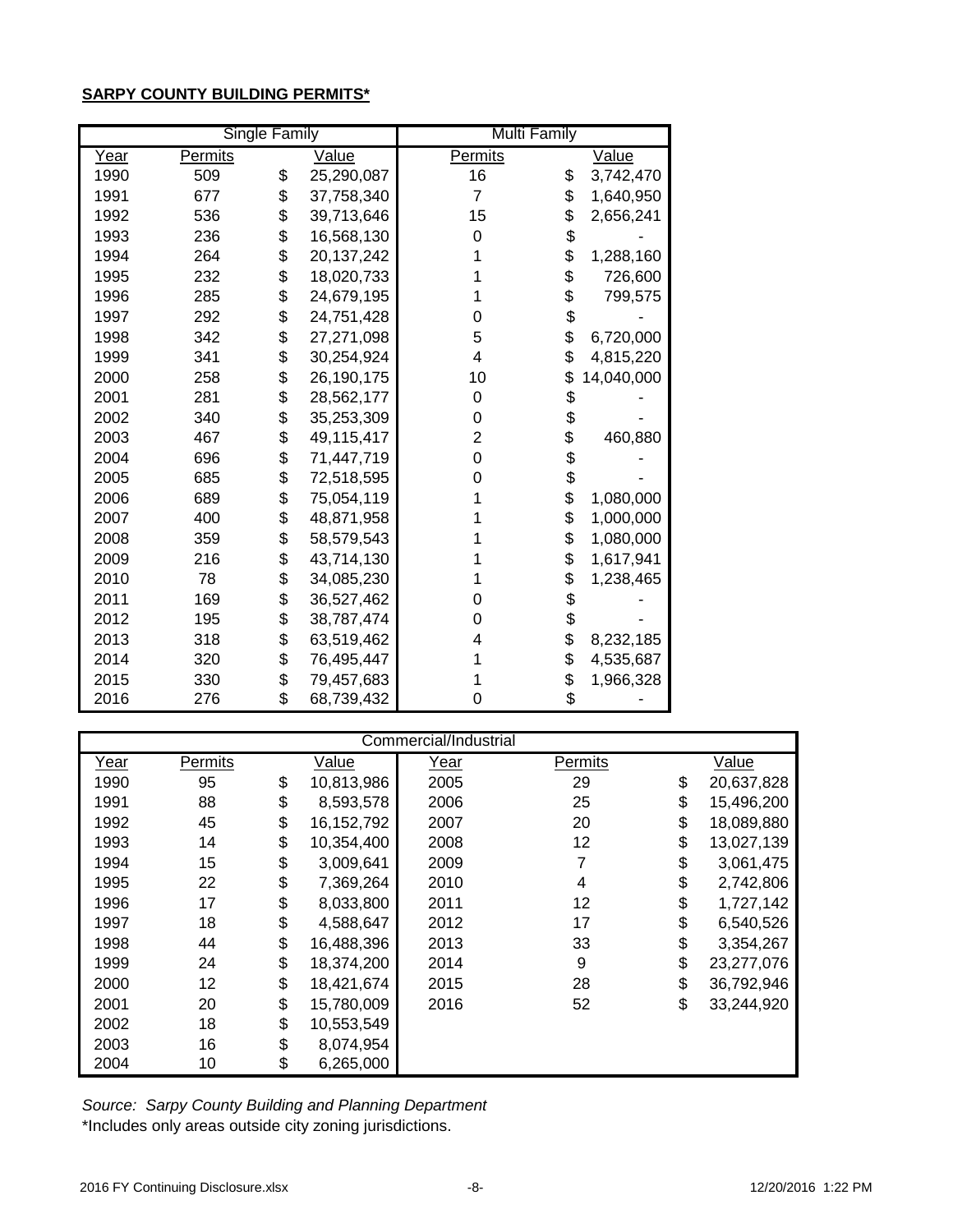## **CASH FUNDS ON HAND**

| <b>OPERATING FUNDS:</b>                             |          | 6/30/2011            |          | 6/30/2012           |          | 6/30/2013             |          | 6/30/2014                |          | 6/30/2015            |          | 6/30/2016                |
|-----------------------------------------------------|----------|----------------------|----------|---------------------|----------|-----------------------|----------|--------------------------|----------|----------------------|----------|--------------------------|
| General                                             | \$       | 12,598,232           | \$       | 12,213,310          | \$       | 13,873,530            | \$       | 13,488,425               | \$       | 14,377,468           | \$       | 14,818,101               |
| Road                                                | \$       | 1,466,950            | \$       | 4,333,239           | \$       | 4,577,351             | \$       | 5,118,898                | \$       | 5,312,550            | \$       | 1,746,970                |
| E911 Communication                                  | \$       | 151,916              | \$       | 259,386             | \$       | 225,079               | \$       | 96,647                   | \$       | 198,927              | \$       | 250,938                  |
| <b>Child Support-District Court</b>                 | \$       | 28,656               | \$       | 1,055               | \$       | 775                   | \$       | 37,000                   | \$       | 35,719               | \$       | 6,843                    |
| Child Support-County Attorney                       | \$       | 148,503              | \$       | 3,026               | \$       | 280,087               | \$       | 265,621                  | \$       | 2,302                | \$       | 8,357                    |
| Landfill                                            | \$       | 2,843,600            | \$       | 3,209,358           | \$       | 5,331,985             | \$       | 7,689,472                | \$       | 8,851,278            | \$       | 10,448,178               |
| Noxious Weed                                        | \$       | 2,399                | \$       | 111                 | \$       | 3,706                 | \$       | 5,954                    | \$       | 11,615               | \$       | 5,641                    |
| <b>Information Systems</b>                          | \$       | 38,988               | \$       | 45,144              | \$       | 46,604                | \$       | 28,556                   | \$       | 17,558               | \$       | 47,364                   |
| Purchasing                                          | \$       | 6,554                | \$       | 3,075               | \$       | 5,853                 | \$       | 9,973                    | \$       | 95                   | \$       | 860                      |
| Fleet<br>TOTAL OPERATING FUNDS:                     | \$<br>\$ | 91,165<br>17,376,963 | \$<br>\$ | 6,443<br>20.074.147 | \$<br>\$ | 126,940<br>24,471,910 | \$<br>\$ | 81,417<br>26,821,963     | \$<br>\$ | 1,276<br>28,808,788  | \$<br>\$ | 97,003<br>27,430,255     |
|                                                     |          |                      |          |                     |          |                       |          |                          |          |                      |          |                          |
| <b>NON-OPERATING FUNDS:</b><br><b>ASIP Fee Fund</b> | \$       | 6/30/2011            | \$       | 6/30/2012           | \$       | 6/30/2013             | \$       | 6/30/2014                | \$       | 6/30/2015<br>592,024 | \$       | 6/30/2016                |
| E911 Wireless Service                               | \$       | 125,988              | \$       | 19,369              | \$       |                       | \$       |                          | \$       |                      | \$       | 1,144,500                |
| E911 Sinking                                        | \$       |                      | \$       | 158,755             | \$       | 137,454               | \$       | 62,056                   | \$       | 69,736               | \$       | 81,182                   |
| <b>Wireless Communications</b>                      | \$       | 68,349               | \$       | 42,569              | \$       | 94,329                | \$       | 108,943                  | \$       | 118,154              | \$       | 114,217                  |
| E911 Rebanding                                      | \$       | 61,277               | \$       | 723                 | \$       | 723                   | \$       | 2,043                    | \$       |                      | \$       |                          |
| <b>Child Support-Incentive</b>                      | \$       | 66,582               | \$       | 37,523              | \$       | 24,446                | \$       | 103,881                  | \$       | 125,956              | \$       | 753                      |
| Tourism                                             | \$       | 394,242              | \$       | 482,858             | \$       | 599,666               | \$       | 696,109                  | \$       | 804,429              | \$       | 908,631                  |
| Visitors Improvement                                | \$       | 621,586              | \$       | 693,144             | \$       | 685,462               | \$       | 522,417                  | \$       | 263,838              | \$       | 97,520                   |
| <b>Employment Security</b>                          | \$       | 556                  | \$       | 24,252              | \$       | 36,518                | \$       | 43,467                   | \$       | 27,016               | \$       | 34,107                   |
| Early Retiree Reimb Program                         | \$       | $\frac{1}{2}$        | \$       | 120,000             | \$       |                       | \$       |                          | \$       |                      | \$       |                          |
| Medical                                             | \$       | 162,985              | \$       | 142,156             | \$       | 160,369               | \$       | 134,970                  | \$       | 176,099              | \$       | 212,996                  |
| Institutions                                        | \$       | 16,406               | \$       | 4,986               | \$       | 1,188                 | \$       | 3,342                    | \$       | 1,986                | \$       | 2,018                    |
| Register of Deeds Technology                        | \$       |                      | \$       |                     | \$       | 75,426                | \$       | 199,227                  | \$       | 289,590              | \$       | 398,086                  |
| <b>Adult Diversion</b>                              | \$       | 7,102                | \$       | 7,705               | \$       | 3,757                 | \$       | 8,898                    | \$       | 15,031               | \$       | 69,000                   |
| <b>County Drug Enforcement</b>                      | \$       | 9,109                | \$       | 9,109               | \$       | 4,109                 | \$       | 4,795                    | \$       | 4,795                | \$       | 27,694                   |
| <b>FG-Drug Court</b>                                | \$       | 383                  | \$       | 56                  | \$       | 57                    | \$       | 56                       | \$       |                      | \$       |                          |
| <b>FG-JAIBG</b>                                     | \$       | 3,034                | \$       | 2,359               | \$       |                       | \$       |                          | \$       |                      | \$       |                          |
| FG-Title 1D                                         | \$       | 1,038                | \$       | 1,668               | \$       | 2,232                 | \$       | 1,025                    | \$       | 7,081                | \$       | 1,011                    |
| <b>State Education Reimbursement</b>                | \$       | 1,569                | \$       | 6,070               | \$       | 3,656                 | \$       | 2,506                    | \$       | 4,233                | \$       | 1,147                    |
| FG-ARRA Title 1D                                    | \$       | 574                  | \$       |                     | \$       |                       | \$       |                          | \$       |                      | \$       |                          |
| FG-Truancy                                          | \$       | ä,                   | \$       | 403                 | \$       |                       | \$       | $\overline{\phantom{a}}$ | \$       | 791                  | \$       | 145                      |
| Learning Comm-Truancy                               | \$       |                      | \$       | 25,184              | \$       | 14,010                | \$       | $\overline{\phantom{a}}$ | \$       | ÷.                   | \$       | $\ddot{\phantom{1}}$     |
| FG-JDAI                                             | \$       |                      | \$       |                     | \$       | 339                   | \$       | 268                      | \$       | 112                  | \$       |                          |
| Juvenile Serv LB561                                 | \$       |                      | \$       |                     | \$       |                       | \$       | 1,165                    | \$       | 1,039                | \$       | 2,129                    |
| Sherwood Foundation                                 | \$       |                      | \$       |                     | \$       |                       | \$       | 104,972                  | \$       | 125,369              | \$       | 4,747                    |
| <b>Federal Forfeitures</b>                          | \$       | 176,122              | \$       | 154,187             | \$       | 184,941               | \$       | 147,807                  | \$       | 185,541              | \$       | 160,038                  |
| Fed Forf - Cty Atty                                 | \$       |                      | \$       |                     | \$       |                       | \$       | 746                      | \$       | 4,573                | \$       | 4,578                    |
| <b>SCAAP</b>                                        | \$       | $\blacksquare$       | \$       | 2,800               | \$       | 2,800                 | \$       | ä,                       | \$       | ٠                    | \$       |                          |
| Soc. Security Incentive                             | \$       |                      | \$       |                     | \$       | 1,600                 | \$       |                          | \$       | 400                  | \$       | 400                      |
| STOP Program                                        | \$       | 72,918               | \$       | 77,315              | \$       | 74,883                | \$       | 98,001                   | \$       | 90,324               | \$       | 59,098                   |
| <b>FG-Victim Witness</b>                            | \$       | 335                  | \$       |                     | \$       | 99                    | \$       |                          | \$       | 1,293                | \$       | 2,309                    |
| NE CASA Assn.                                       | \$       |                      | \$       |                     | \$       |                       | \$       | 767                      | \$       | 83                   | \$       |                          |
| <b>CDBG-Revolving Loan</b>                          | \$       | 31,156               | \$       |                     | \$       |                       | \$       | 4,170                    | \$       |                      | \$       | 1,423                    |
| FG-Energy Efficiency                                | ፍ        | 396 \$               |          | 781                 | \$       |                       | \$       |                          | ፍ        |                      | ፍ        |                          |
| <b>FG-Mental Health</b>                             | \$       |                      | \$       |                     | \$       |                       | \$       | 5,231                    | \$       | 1,651                | \$       | 1,482                    |
| <b>SBDF Grants</b>                                  | \$       |                      | \$       |                     | \$       |                       | \$       |                          | \$       |                      | \$       | $\overline{\phantom{a}}$ |
| FG-Planning Transportation                          | \$       |                      | \$       |                     | \$       |                       | \$       |                          | \$       | 368                  | \$       | 1,410                    |
| <b>SG-Compressed Natural Gas</b>                    | \$       |                      | \$       |                     | \$       |                       | \$       |                          | \$       |                      | \$       | $\sim$                   |
| <b>FG-Perkins Corrections</b>                       | \$       | 1,200                | \$       | 1,114               | \$       | 126                   | \$       | 1,550                    | \$       | 896                  | \$       | 1,805                    |
| <b>FG-Project Engage</b>                            | \$       | ä,                   | \$       |                     | \$       |                       | \$       |                          | \$       |                      | \$       |                          |
| CCP Grant-Comm Service                              | \$       | 485                  | \$       | 470                 | \$       |                       | \$       |                          | \$       |                      | \$       |                          |
| <b>FG-Drug Enforcement</b>                          | \$       | 860                  | \$       | 388                 | \$       | 382                   | \$       | 382                      | \$       | 382                  | \$       | 26,382                   |
| FG-JAG Equipment                                    | \$       |                      | \$       |                     | \$       | 144                   | \$       |                          | \$       |                      | \$       |                          |
| <b>FG-Traffic Enforcement</b>                       | \$       | 12,402               | \$       | 13,809              | \$       | 18,240                | \$       | 417                      | \$       |                      | \$       |                          |
| FG-Brownfield                                       | \$       | 379                  | \$       |                     | \$       |                       | \$       | $\blacksquare$           | \$       |                      | \$       |                          |
| <b>FG-GIS Transportation</b>                        | \$       | 495                  | \$       | 1,461               | \$       | 51                    | \$       | 30,260                   | \$       | 352                  | \$       | 5,119                    |
| <b>FG-Adult Drug Court</b>                          | \$       | 30,644               | \$       | 38,526              | \$       | 45,441                | \$       | 43,556                   | \$       | 44,497               | \$       | 41,333                   |
| FG-Buffer Zone                                      | \$       | 516                  | \$       | 49,034              | \$       |                       | \$       |                          | \$       |                      | \$       |                          |
| <b>FG-Drug Eradication</b>                          | \$       | 5,084                | \$       | 7,740               | \$       | 11,293                | \$       | 22,830                   | \$       | 11,007               | \$       | 18,539                   |
| FG-Juvnile Day/Evening Reporting                    | \$       | 2,514                | \$       |                     | \$       |                       | \$       |                          | \$       |                      |          |                          |
| <b>FG-Accident Reconstruction</b>                   | \$       | 1,070                | \$       |                     | \$       |                       | \$       |                          | \$       |                      |          |                          |
| Sub-total                                           | \$       | 1,877,356            | - \$     | 2,126,514 \$        |          | 2,183,741             | \$       | 2,355,857                | \$       | 2,968,646            | \$       | 3,423,799                |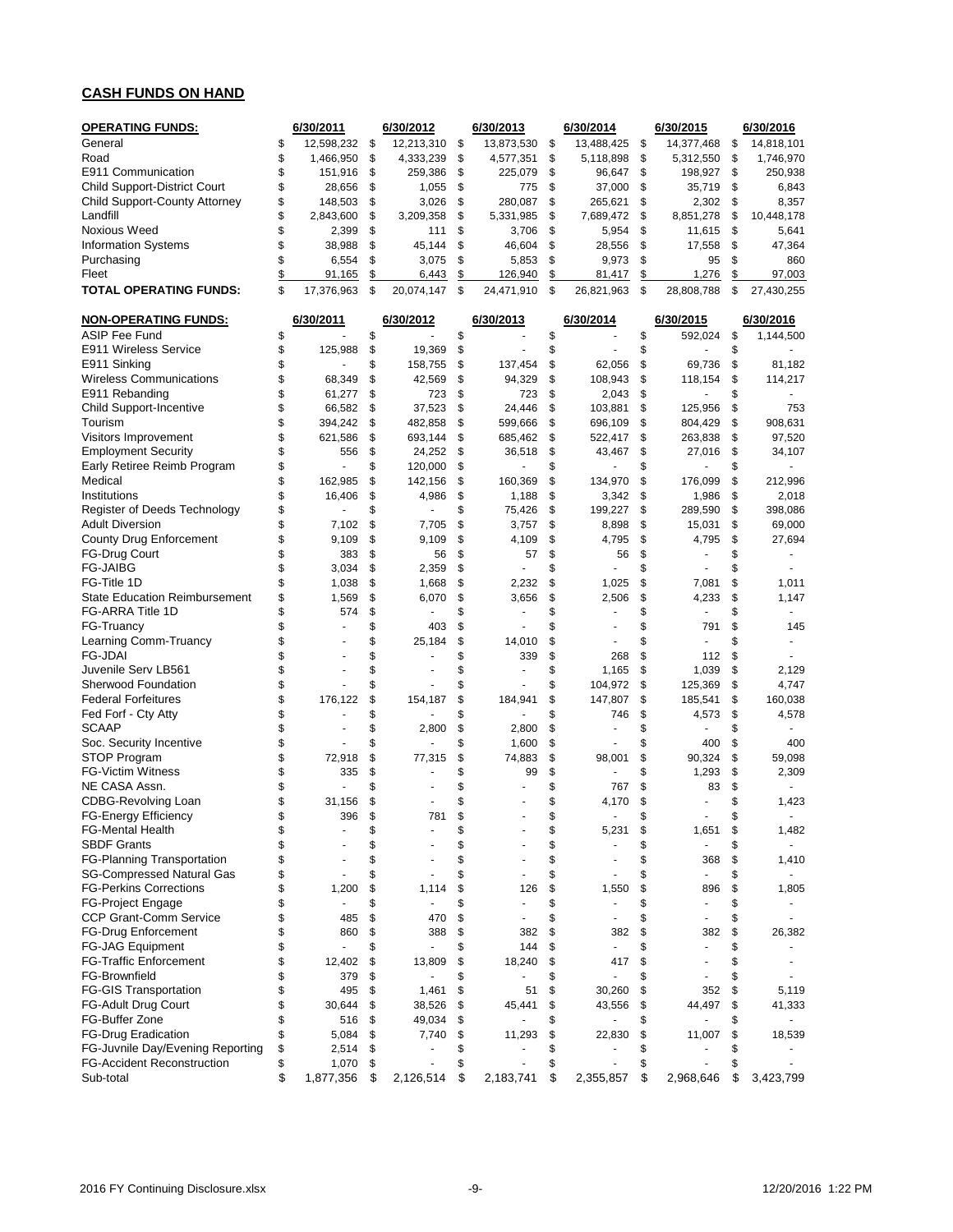|                                  | 6/30/2011      |     | 6/30/2012    |     | 6/30/2013    |     | 6/30/2014    |    | 6/30/2015    |    | 6/30/2016    |
|----------------------------------|----------------|-----|--------------|-----|--------------|-----|--------------|----|--------------|----|--------------|
| SG-Stormwater Mgt.               | 28,991         | S   | 137,158      | \$  | 174,104      | \$  | 114,881      | \$ | 122,237      | \$ | 183,862      |
| Inheritance Tax                  | 2,894,993      | \$. | 3,642,501    | \$  | 3,571,095    | \$  | 2,776,422    | S  | 1,987,742    | \$ | 2,107,707    |
| Keno                             | 90,729         | -\$ | 51,429       | \$  | 77,030       | \$  | 98,879       | S  | 130,313      | S  | 181,094      |
| Courthouse Administrative Bond   | 1,048,552      | -S  | 1,079,630    | \$. | 817,876      | S   | 681,245      | S  | 747,430      | S  | 848,813      |
| <b>Courthouse Remodel Bond</b>   | $(62, 515)$ \$ |     | 7,746        | \$. | 84,069       | \$  | 109,183      | S  | 50,224       | S  | 7,485        |
| Sheriff Admin Bond               | 1,123,595      | \$. | 834,233      | S   | 753,099      | \$. | 869,588      | S  | 939,577      | S  | 907,565      |
| Stadium Bonds Public             | 505            | \$  | 782          | S   | 71,159       | \$  | 2,967        | S  | 4,257        | \$ | 7,573        |
| <b>Stadium Bonds Private</b>     | 9,153          | \$  | 166.847      | S   | 14,716       | \$  | 134,640      | S  | 288,330      | \$ | 450,786      |
| <b>Landfill Bond Surplus</b>     | 1,725,517      |     | 1,266,607    | S   | 769,734      | S   |              |    |              |    |              |
| Series A Stadium Const.          | 282            | \$  |              |     |              |     |              |    |              |    |              |
| Series B Stadium Const.          | 391            |     |              |     |              |     |              |    |              |    |              |
| Series C Stadium Const.          | 338            | \$  |              |     |              |     |              |    |              |    |              |
| Series 2010 Stadium Const.       | 676            | S   |              |     |              |     |              |    |              |    |              |
| <b>Stadium Maintenance</b>       |                |     | 84,789       | S   | 110,362      | \$  | 120,435      | S  | 8,756        | S  | 24,185       |
| Sinking Fund                     | 924.972        | \$  | 808,134      | S   | 469.439      | S   | 282,062      | S  | 186,993      | S  | 106,117      |
| <b>Landfill Closure</b>          | 7,182,127      | \$  | 7,182,127    |     | 7,182,127    |     | 7,182,127    | S  | 7,217,127    | S  | 7,282,127    |
| <b>Hazardous Waste</b>           |                |     |              |     |              |     |              |    |              |    |              |
| Sewer Fund                       | 1,276,346      | \$. | 1,357,031    |     | 1,362,986    |     | 2,321,000    | \$ | 1,467,050    |    | 2,481,085    |
| <b>Sewer Operations</b>          | 18,407         | \$  | 95,612       | -S  | 67,233       | S   | 69,146       | S  | 517,952      | S  | 832,858      |
| Phase II Stormwater              | 19,500         | \$. | 29,500       | \$. | 32,000       | S   |              | S  |              |    |              |
| <b>Watershed Fee</b>             | 28,645         | S   | 253,282      | S   | 33,231       | \$  | 319,806      |    | 61,359       | \$ | 54,787       |
| <b>Connection Fee Fund</b>       |                |     |              |     | 25           | S   | 1,050        |    | 475          | \$ |              |
| GIS                              | 11,076         |     | 31,562       | \$  | 4,518        | \$  | 8,717        | \$ | 169          | \$ | 33,900       |
| <b>TOTAL NON-OPERATING FUNDS</b> | \$18,199,636   | \$  | 19,155,484   |     | \$17,778,544 | \$  | 17,448,006   |    | \$16,698,637 | \$ | 18,933,743   |
| <b>GRAND TOTAL:</b>              | 35,576,599     |     | \$39,229,631 |     | \$42,250,454 |     | \$44,269,969 |    | \$45,507,425 |    | \$46,363,998 |

*Source: The County*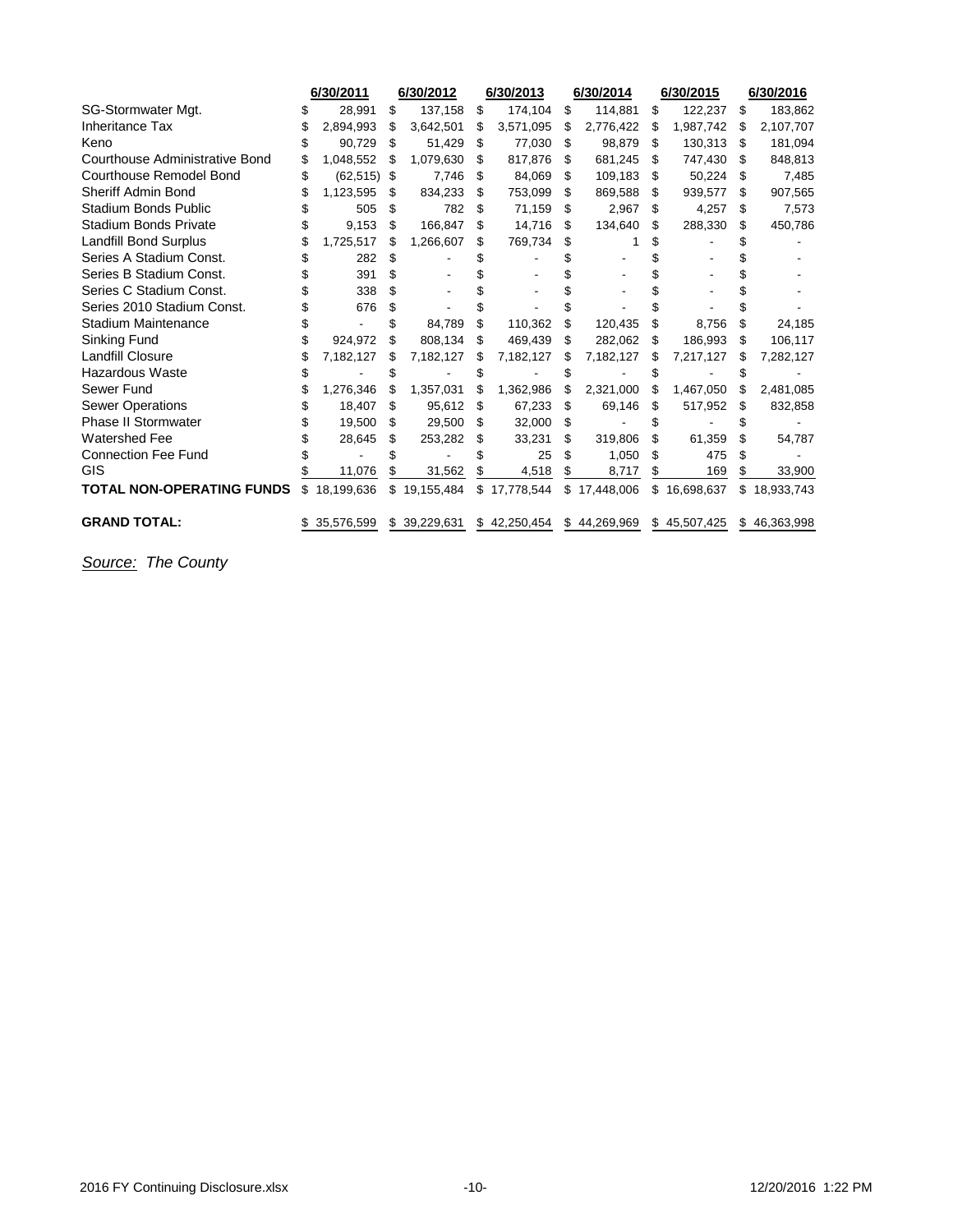# **ESTIMATED OVERLAPPING AND UNDERLYING INDEBTEDNESS (AS OF JUNE 30, 2016)**

|                     |                 | Total Actual    |                          | <b>Total Sarpy</b> | % Appl.   |                                  | Total Net   | Amount |             |  |  |
|---------------------|-----------------|-----------------|--------------------------|--------------------|-----------|----------------------------------|-------------|--------|-------------|--|--|
|                     |                 | Valuation       |                          | Valuation          | To County |                                  | Debt        |        | Applicable  |  |  |
|                     |                 |                 |                          |                    |           |                                  |             |        |             |  |  |
| <b>Sarpy County</b> | \$              | 13,565,438,185  | \$                       | 13,565,438,185     | 100.00%   | \$                               | 5,455,000   |        | 5,455,000   |  |  |
| City of Bellevue    | \$              | 2,843,352,972   | \$                       | 2,843,352,972      | 100.00%   | \$                               | 49,565,000  |        | 49,565,000  |  |  |
| City of Gretna      | $\overline{\$}$ | 343,619,938     | \$                       | 343,619,938        | 100.00%   | \$                               | 14,340,000  |        | 14,340,000  |  |  |
| City of LaVista*    | \$              | 1,410,681,076   | \$                       | 1,410,681,076      | 100.00%   | \$                               | 57,130,000  |        | 57,130,000  |  |  |
| City of Papillion*  | \$              | 1,523,193,667   | \$                       | 1,523,193,667      | 100.00%   | \$                               | 46,805,000  |        | 46,805,000  |  |  |
| City of Springfield | $\overline{\$}$ | 88,146,801      | \$                       | 88,146,801         | 100.00%   | \$                               | 1,015,000   |        | 1,015,000   |  |  |
| Learning Comm.      | \$              | 53,762,127,682  | \$                       | 13,560,878,854     | 25.22%    | \$                               |             |        |             |  |  |
| School District 1   | \$              | 2,687,399,333   | \$                       | 2,687,399,333      | 100.00%   | \$                               |             |        |             |  |  |
| School District 37  | \$              | 2,144,798,181   | \$                       | 2,144,798,181      | 100.00%   | \$                               | 102,330,000 |        | 102,330,000 |  |  |
| School District 27  | \$              | 5,061,354,648   | \$                       | 5,061,354,648      | 100.00%   | \$                               | 112,795,000 |        | 112,795,000 |  |  |
| School District 46  | \$              | 1,356,522,322   | \$                       | 1,356,522,322      | 100.00%   | \$                               | 5,950,000   |        | 5,950,000   |  |  |
| School District 17  | \$              | 10,055,992,961  | \$                       | 1,712,529,881      | 17.03%    | \$                               | 153,515,000 |        | 26,143,517  |  |  |
| School District 01  | $\overline{\$}$ | 20,208,566,050  | \$                       | 828,356,760        | 4.10%     | \$                               | 339,979,030 |        | 13,935,869  |  |  |
| School District 32  | \$              | 507,178,174     | \$                       | 3,654,429          | 0.72%     | \$                               | 6,150,000   |        | 44,313      |  |  |
| School District 78  | \$              | 731, 158, 541   | $\overline{\mathcal{G}}$ | 904,903            | 0.12%     | \$                               | 6,790,000   |        | 8,404       |  |  |
| <b>ESU#2</b>        | \$              | 12,649,539,929  | \$                       | 904,903            | 0.01%     | \$                               | 99,552      |        | 7           |  |  |
| ESU#3               | \$              | 39,119,892,903  | \$                       | 12,736,176,525     | 32.56%    | \$                               |             |        |             |  |  |
| <b>ESU #19</b>      | $\overline{\$}$ | 20,208,566,050  | \$                       | 828,356,760        | 4.10%     | \$                               |             |        |             |  |  |
| Metro Com. College  | \$              | 60,779,854,075  | \$                       | 13,565,438,185     | 22.32%    | \$                               |             |        |             |  |  |
| <b>Ag Society</b>   | $\overline{\$}$ | 13,565,438,185  | \$                       | 13,565,438,185     | 100.00%   | \$                               |             |        |             |  |  |
| Papio-Mo NRD        | $\overline{\$}$ | 60,019,729,361  | \$                       | 13,565,438,185     | 22.60%    | \$                               | 65,200,000  |        | 14,736,264  |  |  |
| Eastern Sarpy Fire  | \$              | 858,264,369     | \$                       | 858,264,369        | 100.00%   | \$                               | 930,000     |        | 930,000     |  |  |
| Good Luck Fire      | \$              | 18,807,050      | \$                       | 18,807,050         | 100.00%   | \$                               |             |        |             |  |  |
| Gretna Fire         | $\overline{\$}$ | 1,725,173,929   | \$                       | 1,725,173,929      | 100.00%   | \$                               | 2,225,000   |        | 2,225,000   |  |  |
| <b>Millard Fire</b> | $\overline{\$}$ | 2,886,832,145   | \$                       | 1,779,790,060      | 61.65%    | \$                               |             |        |             |  |  |
| Papillion Fire      | \$              | 2,585,727,119   | \$                       | 2,585,727,119      | 100.00%   | \$                               | 1,230,000   |        | 1,230,000   |  |  |
| Springfield Fire    | \$              | 476,828,003     | \$                       | 476,828,003        | 100.00%   | \$                               | 1,730,000   |        | 1,730,000   |  |  |
| SID #23             | \$              | 47,952,525      | \$                       | 47,952,525         | 100.00%   | \$                               | 845,000     |        | 845,000     |  |  |
| SID #24             | \$              | 6,513,903       | \$                       | 6,513,903          | 100.00%   | \$                               |             |        |             |  |  |
| SID #29             | \$              | 8,499,148       | \$                       | 8,499,148          | 100.00%   | \$                               | 670,000     |        | 670,000     |  |  |
| <b>SID #34</b>      | \$              | 14,455,981      | \$                       | 14,455,981         | 100.00%   | \$                               | 588,641     |        | 588,641     |  |  |
| SID #38             | $\overline{\$}$ | 25,504,933      | \$                       | 25,504,933         | 100.00%   | \$                               | 149,938     |        | 149,938     |  |  |
| SID #48             | \$              | 108,417,014     | \$                       | 108,417,014        | 100.00%   | \$                               |             |        |             |  |  |
| SID #52             | \$              | 84,522,434      | \$                       | 84,522,434         | 100.00%   | $\overline{\$}$                  |             |        |             |  |  |
| $SID \#65$          | \$              | 65,275,414      | \$                       | 65,275,414         | 100.00%   | \$                               | 360,000     |        | 360,000     |  |  |
| SID #67             | \$              | 33,284,210      | \$                       | 33,284,210         | 100.00%   | $\overline{\$}$                  | 560,000     |        | 560,000     |  |  |
| SID #68             | \$              | 26,902,108      | \$                       | 26,902,108         | 100.00%   | \$                               |             |        |             |  |  |
| SID #79             | $\overline{\$}$ | 24,966,157      | \$                       | 24,966,157         | 100.00%   | \$                               |             |        |             |  |  |
| SID #81             | \$              | 20,948,622      | \$                       | 20,948,622         | 100.00%   | \$                               | 880,000     |        | 880,000     |  |  |
| <b>SID #87</b>      | \$              | 17,055,761      | \$                       | 17,055,761         | 100.00%   | \$                               |             |        |             |  |  |
| SID #92             | \$              | 29,903,983      | \$                       | 29,903,983         | 100.00%   | \$                               | 505,000     |        | 505,000     |  |  |
| SID #96             | \$              | 40,004,246      | \$                       | 40,004,246         | 100.00%   | \$                               |             |        |             |  |  |
| SID #97             | \$              | 60,025,623      | \$                       | 60,025,623         | 100.00%   | \$                               | 2,910,000   |        | 2,910,000   |  |  |
| SID #101            | \$              | 69,814,123      | \$                       | 69,814,123         | 100.00%   | \$                               | 1,655,944   |        | 1,655,944   |  |  |
| SID #104            | \$              | 125,623,790     | \$                       | 125,623,790        | 100.00%   | \$                               |             |        |             |  |  |
| SID #111            | \$              | 70,313,106      | \$                       | 70,313,106         | 100.00%   | \$                               |             |        |             |  |  |
| SID #130            | \$              | 3,696,225       | \$                       | 3,696,225          | 100.00%   | \$                               |             |        |             |  |  |
| SID #133            | \$              | 39,666,508      | \$                       | 39,666,508         | 100.00%   | \$                               | 730,000     |        | 730,000     |  |  |
| SID #137            | \$              | 51,826,674      | \$                       | 51,826,674         | 100.00%   | \$                               | 700,000     |        | 700,000     |  |  |
| SID #143            | \$              | 80,614,261      | \$                       | 80,614,261         | 100.00%   | \$                               | 1,690,000   |        | 1,690,000   |  |  |
| SID #147            | \$              | 34,203,428      | \$                       | 34,203,428         | 100.00%   | \$                               | 1,015,000   |        | 1,015,000   |  |  |
| SID #151            | \$              | 6,798,633       | \$                       | 6,798,633          | 100.00%   | \$                               | 215,000     |        | 215,000     |  |  |
| SID #156            | \$              | 66,597,543      | \$                       | 66,597,543         | 100.00%   | $\overline{\boldsymbol{\theta}}$ | 2,400,000   |        | 2,400,000   |  |  |
| Sub-total           | \$              | 332,347,570,002 | \$                       | 110,000,561,576    |           | \$                               | 989,108,105 | \$     | 472,242,897 |  |  |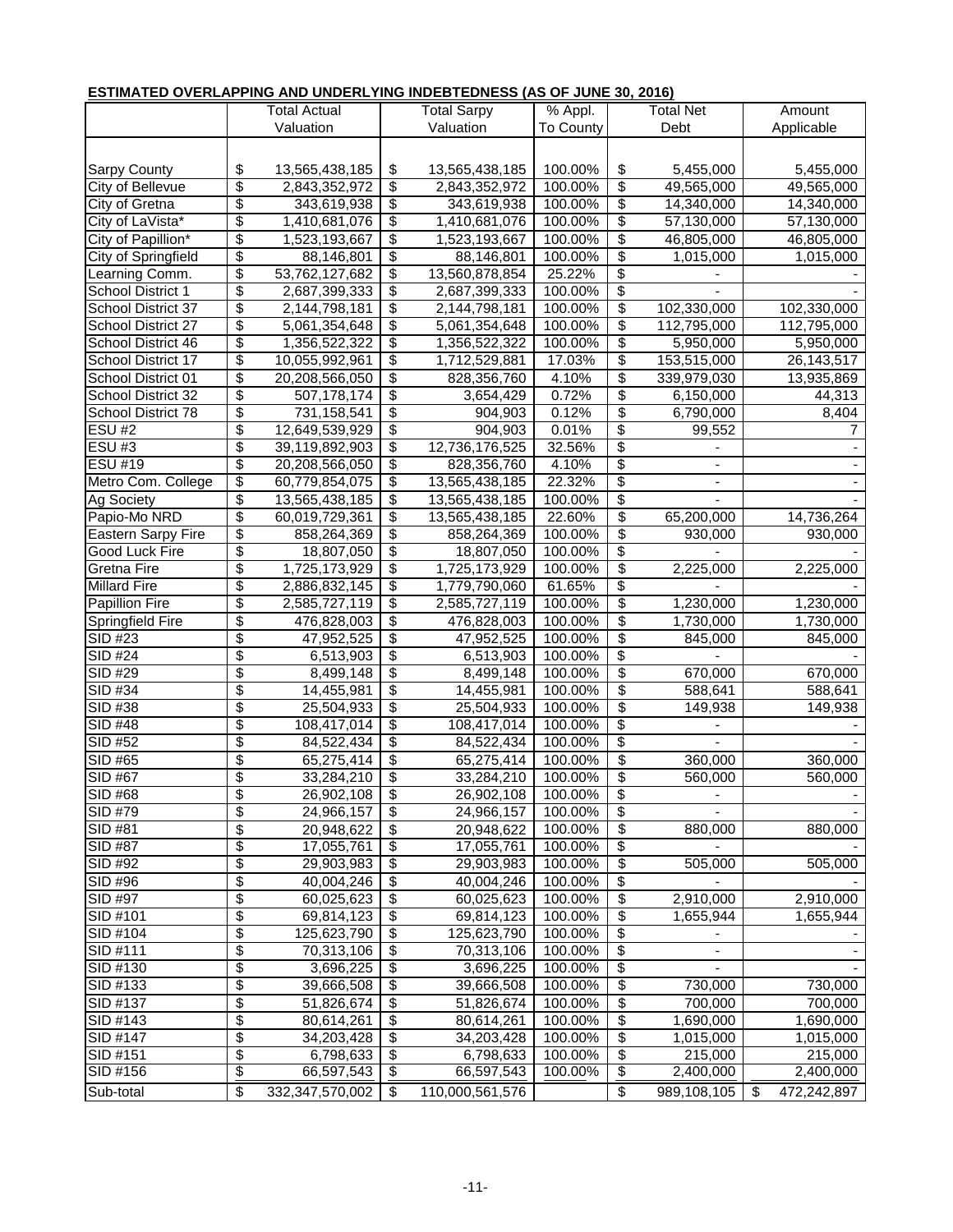| ,,,,,,,,,,,,         |                         |                          |                                    |                          | <u><b>PNECO (AO OF CONE CO, 2010)</b></u> |                                  |                        |                        |
|----------------------|-------------------------|--------------------------|------------------------------------|--------------------------|-------------------------------------------|----------------------------------|------------------------|------------------------|
|                      |                         |                          |                                    |                          |                                           |                                  |                        | Amount                 |
|                      |                         | <b>Total Actual</b>      |                                    | <b>Total Sarpy</b>       | % Appl.                                   |                                  | <b>Total Net</b>       | Applicable             |
|                      |                         | Valuation                |                                    | Valuation                | To County                                 |                                  | Debt                   | To County              |
| SID #158             | \$                      | 164,148,167              | \$                                 | 164, 148, 167            | 100.00%                                   | \$                               | 7,569,798              | 7,569,798              |
| SID #162             | \$                      | 146,718,393              | $\overline{\$}$                    | 146,718,393              | 100.00%                                   | $\overline{\mathbf{3}}$          | 5,255,000              | 5,255,000              |
| SID #163             | \$                      | 57,254,333               | $\overline{\$}$                    | 57,254,333               | 100.00%                                   | $\overline{\$}$                  | 1,170,000              | 1,170,000              |
| SID #164             | \$                      | 2,487,056                | \$                                 | 2,487,056                | 100.00%                                   | \$                               | 130,000                | 130,000                |
| SID #165             | \$                      | 17,932,692               | $\overline{\$}$                    | 17,932,692               | 100.00%                                   | \$                               | 755,000                | 755,000                |
| SID #171             | \$                      | 101,406,676              | $\overline{\$}$                    | 101,406,676              | 100.00%                                   | $\overline{\mathcal{E}}$         | 5,225,000              | $\overline{5,225,000}$ |
| SID #172             | \$                      | 51,796,542               | \$                                 | 51,796,542               | 100.00%                                   | \$                               | 1,200,000              | 1,200,000              |
| SID #176             | \$                      | 47,222,225               | \$                                 | 47,222,225               | 100.00%                                   | \$                               | 3,645,000              | 3,645,000              |
| SID #177             | \$                      | 17,581,772               | \$                                 | 17,581,772               | 100.00%                                   | \$                               | 1,890,000              | 1,890,000              |
| SID #179             | \$                      | 51,383,928               | \$                                 | 51,383,928               | 100.00%                                   | $\overline{\boldsymbol{\theta}}$ | 1,915,000              | 1,915,000              |
| SID #180             | \$                      | 204,114,677              | \$                                 | 204,114,677              | 100.00%                                   | \$                               | 12,255,000             | 12,255,000             |
| SID #182             | \$                      | 8,784,304                | $\overline{\$}$                    | 8,784,304                | 100.00%                                   | $\overline{\mathcal{S}}$         | 710,000                | 710,000                |
| SID #183             | \$                      | 47,907,253               | $\overline{\$}$                    | 47,907,253               | 100.00%                                   | $\overline{\boldsymbol{\theta}}$ | 1,320,000              | 1,320,000              |
| SID #184             | \$                      | 147,281,533              | $\overline{\mathbf{e}}$            | 147,281,533              | 100.00%                                   | $\overline{\boldsymbol{\theta}}$ | 4,680,000              | 4,680,000              |
| SID #186             | \$                      | 49,851,741               | \$                                 | 49,851,741               | 100.00%                                   | \$                               | 1,455,000              | 1,455,000              |
| SID #189             | \$                      | 97,749,865               | $\overline{\$}$                    | 97,749,865               | 100.00%                                   | \$                               | 3,685,000              | 3,685,000              |
| SID #190             | \$                      | 72,676,092               | \$                                 | 72,676,092               | 100.00%                                   | $\overline{\$}$                  | 4,430,000              | 4,430,000              |
| SID #191             | \$                      | 4,705,874                | $\overline{\$}$                    | 4,705,874                | 100.00%                                   | \$                               | 245,000                | 245,000                |
| SID #192             | \$                      | 55,453,986               | $\overline{\$}$                    | 55,453,986               | 100.00%                                   | $\overline{\$}$                  | 2,935,000              | 2,935,000              |
| SID #197             | \$                      | 28,729,427               | $\overline{\$}$                    | 28,729,427               | 100.00%                                   | $\overline{\mathcal{E}}$         | 1,485,000              | 1,485,000              |
| SID #199             | \$                      | 24,713,465               | $\overline{\mathcal{E}}$           | 24,713,465               | 100.00%                                   | \$                               | 2,745,000              | 2,745,000              |
| SID #202             | \$                      | 90,599,049               | \$                                 | 90,599,049               | 100.00%                                   | \$                               | 7,140,000              | 7,140,000              |
| SID #204             | \$                      | 28, 151, 279             | $\overline{\$}$                    | 28, 151, 279             | 100.00%                                   | \$                               | 1,095,000              | 1,095,000              |
| SID #207             | \$                      | 7,784,142                | $\overline{\$}$                    | 7,784,142                | 100.00%                                   | $\overline{\$}$                  | 230,000                | 230,000                |
| SID #208             | \$                      | 51,403,473               | $\overline{\$}$                    | 51,403,473               | 100.00%                                   | $\overline{\$}$                  | 1,690,000              | 1,690,000              |
| SID #209             | \$                      | 11,063,563               | $\overline{\$}$                    | 11,063,563               | 100.00%                                   | $\overline{\boldsymbol{\theta}}$ | 615,000                | 615,000                |
| SID #210             | \$                      | 43,598,134               | $\overline{\$}$                    | 43,598,134               | 100.00%                                   | $\overline{\mathcal{E}}$         | 3,150,000              | 3,150,000              |
| SID #213             | \$                      | 7,844,695                | $\overline{\$}$                    | 7,844,695                | 100.00%                                   | $\overline{\$}$                  | 265,000                | 265,000                |
| SID #215             | \$                      | 67,592,814               | \$                                 | 67,592,814               | 100.00%                                   | \$                               | 3,800,000              | 3,800,000              |
| SID #216             | \$                      | 112,286,696              | \$                                 | 112,286,696              | 100.00%                                   | \$                               | 4,925,000              | 4,925,000              |
| SID #217             | \$                      | 11,688,709               | $\overline{\$}$                    | 11,688,709               | 100.00%                                   | $\overline{\boldsymbol{\theta}}$ | 1,020,000              | 1,020,000              |
| SID #220             | \$                      | 102,737,124              | $\overline{\$}$                    | 102,737,124              | 100.00%                                   | $\overline{\$}$                  | 5,295,000              | 5,295,000              |
| SID #221             | \$                      | 27,590,666               | $\overline{\$}$                    | 27,590,666               | 100.00%                                   | $\overline{\boldsymbol{\theta}}$ | 1,670,000              | 1,670,000              |
| SID #223             | \$                      | 88,380,578               | $\overline{\$}$                    | 88,380,578               | 100.00%                                   | $\overline{\$}$                  | 5,885,000              | 5,885,000              |
| SID #224             | \$                      | 23.549.319               | $\overline{\mathbf{e}}$            | 23,549,319               | 100.00%                                   | $\overline{\boldsymbol{\theta}}$ | 3,300,000              | 3,300,000              |
| SID #225             | \$                      | 36,324,995               | $\overline{\mathcal{E}}$           | 36,324,995               | 100.00%                                   | \$                               | 1,900,000              | 1,900,000              |
| SID #228             | $\overline{\$}$         | 72,322,062               | $\overline{\$}$                    | 72,322,062               | 100.00%                                   | \$                               | 3,260,000              | 3,260,000              |
| SID # 230            | \$                      | 37,666,155               | \$                                 | 37,666,155               | 100.00%                                   | $\overline{\mathbf{e}}$          | 1,910,000              | 1,910,000              |
| SID # 231            | \$                      | 8,256,291                | $\overline{\$}$                    | 8,256,291                | 100.00%                                   | $\overline{\mathbf{e}}$          | 730,000                | 730,000                |
| SID # 232            | \$                      | 4,287,201                | $\overline{\boldsymbol{\theta}}$   | 4,287,201                | 100.00%                                   | $\overline{\mathcal{G}}$         | 314,475                | 314,475                |
| SID #233             | \$                      | 81,892,371               | $\overline{\$}$                    | 81,892,371               | 100.00%                                   | $\overline{\$}$                  | 4,170,000              | 4,170,000              |
| SID #234             | \$                      | 18,403,215               | $\overline{\boldsymbol{\theta}}$   | 18,403,215               | 100.00%                                   | $\overline{\boldsymbol{\theta}}$ | 680,000                | 680,000                |
| SID #235             | \$                      | 62,045,044               | \$                                 | 62,045,044               | 100.00%                                   | \$                               | 4,365,000              | 4,365,000              |
| SID #236             | \$                      | 23,410,621               | \$                                 | 23,410,621               | 100.00%                                   | \$                               | 2,278,295              | 2,278,295              |
| SID #237             | \$<br>\$                | 143,071,306              | $\overline{\$}$<br>$\overline{\$}$ | 143,071,306              | 100.00%                                   | \$<br>$\overline{\$}$            | 3,535,000              | 3,535,000              |
| SID #238             |                         | 38,927,390               |                                    | 38,927,390               | 100.00%                                   |                                  | 3,385,000              | 3,385,000              |
| SID #240<br>SID #241 | \$<br>\$                | 36,306,508               | $\overline{\$}$<br>$\overline{\$}$ | 36,306,508               | 100.00%                                   | \$<br>\$                         | 10,397,071             | 10,397,071             |
| SID #242             | \$                      | 57,448,257               | $\overline{\mathcal{G}}$           | 57,448,257               | 100.00%<br>100.00%                        | $\overline{\boldsymbol{\theta}}$ | 2,205,000              | 2,205,000              |
|                      | \$                      | 6,750,279                | $\overline{\boldsymbol{\theta}}$   | 6,750,279                |                                           |                                  | 110,000<br>6,092,782   | 110,000                |
| SID #243             | \$                      | 87,957,275               |                                    | 87,957,275               | 100.00%<br>100.00%                        | \$                               |                        | 6,092,782              |
| SID #244<br>SID #245 | \$                      | 27,423,463<br>97,198,711 | \$<br>$\overline{\mathcal{E}}$     | 27,423,463<br>97,198,711 | 100.00%                                   | \$<br>\$                         | 1,715,000<br>5,835,000 | 1,715,000<br>5,835,000 |
|                      |                         |                          |                                    |                          |                                           |                                  |                        |                        |
| Sub-total            | $\overline{\mathbf{3}}$ | 2,913,861,386            | \$                                 | 2,913,861,386            |                                           | \$                               | 157,662,421            | \$<br>157,662,421      |

## **ESTIMATED OVERLAPPING AND UNDERLYING INDEBTEDNESS (AS OF JUNE 30, 2016)**